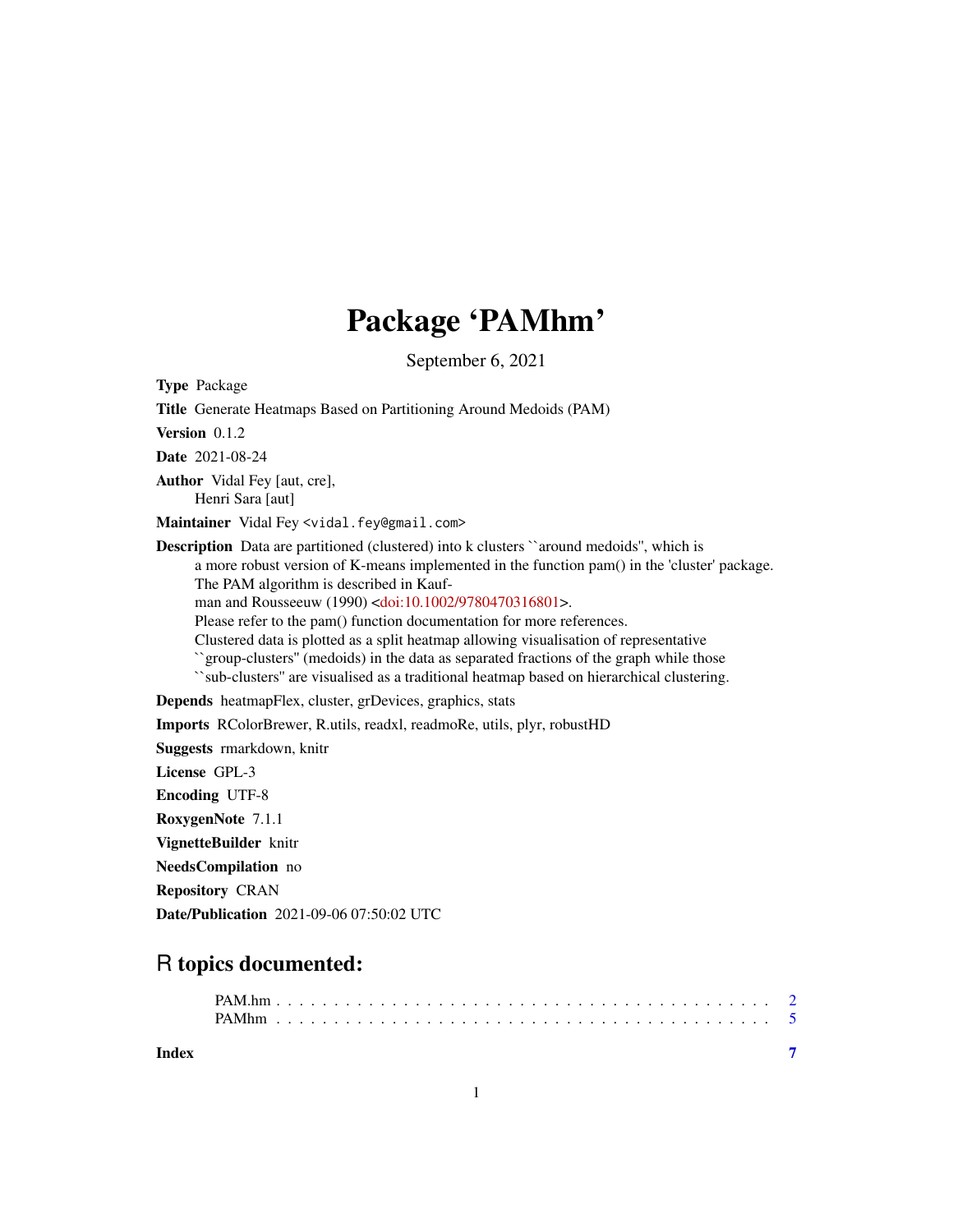#### <span id="page-1-0"></span>Description

This is the main wrapper function to be called by end users. It accepts a numeric matrix (or an object that can be coerced to a numeric matrix) or a number of data file formats and produces one or more PDFs with the plots.

#### Usage

```
PAM.hm(
  x,
  project.folder = ".",
  nsheets = 1,
  dec = ".".header = TRUE,
  symbolcol = 1,
  sample.names = NULL,
  cluster.number = 4,
  trim = NULL,winscrize.math = TRUE,cols = "BlueWhiteRed",
  dendrograms = "Both",
  autoadj = TRUE,pdf.height = 10,
  pdf.width = 10,
  labelheight = 0.25,
  labelwidth = 0.2,r.cex = 0.5,
  c.cex = 1,
  medianCenter = NULL,
  log = FALSE,do.log = FALSE,log base = 2,
  metric = "manhattan",
  na.strings = "NA",
  makeFolder = TRUE,
  do.pdf = FALSE,do.ppg = FALSE,save.objects = FALSE
)
```
#### **Arguments**

x (character, data.frame, numeric). The name(s) of the input files(s) (character vector) or a data object such as a data.frame or numeric matrix. See 'Details'.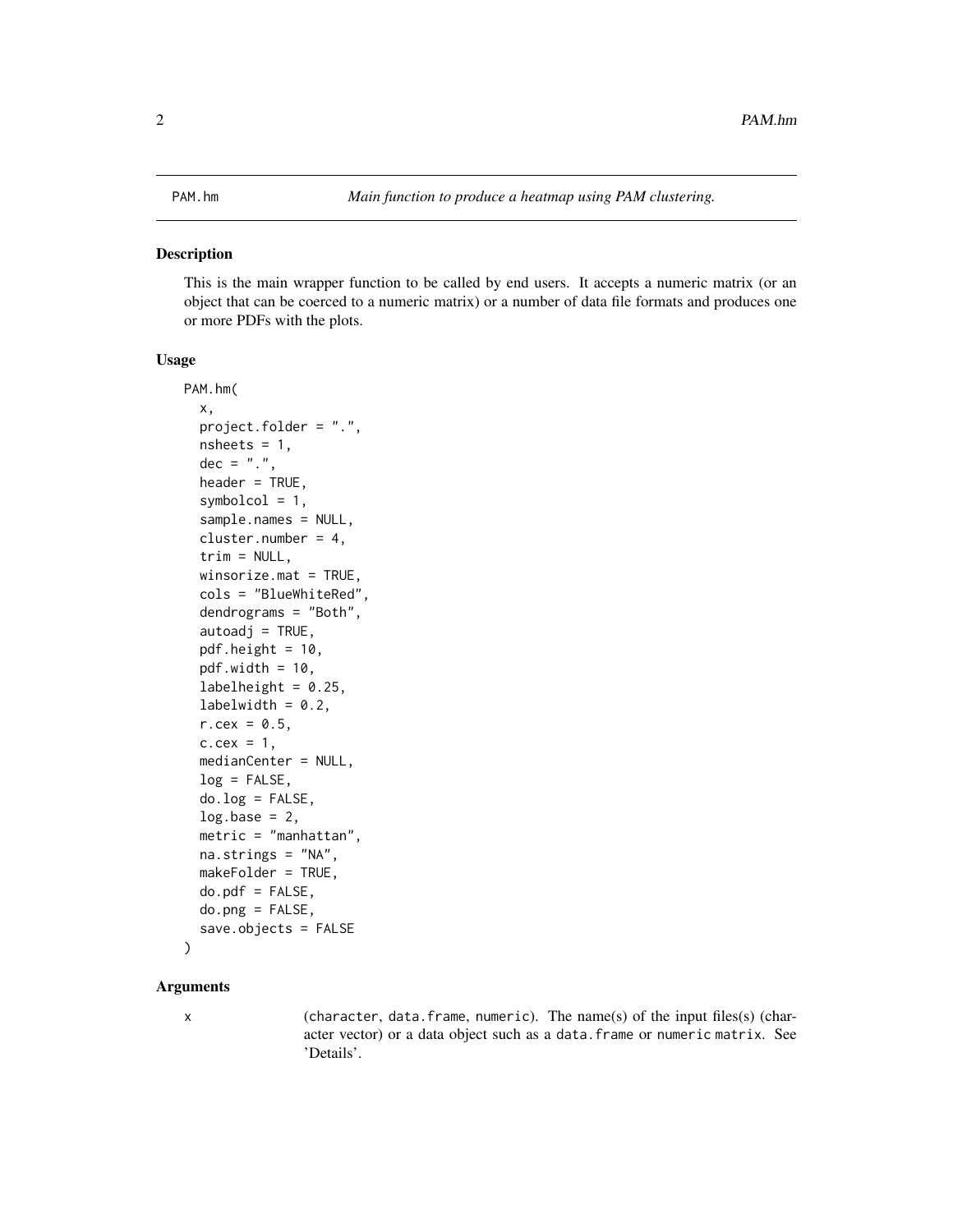<span id="page-2-0"></span>

|                       | project. folder (character). Name of the root folder inside which the results will be created if<br>any files are to be saved. See 'Details'.                                                                                                                                                                                                                                                                                                                                                                                                                                                                                                                                               |
|-----------------------|---------------------------------------------------------------------------------------------------------------------------------------------------------------------------------------------------------------------------------------------------------------------------------------------------------------------------------------------------------------------------------------------------------------------------------------------------------------------------------------------------------------------------------------------------------------------------------------------------------------------------------------------------------------------------------------------|
| nsheets               | (integer). Number of sheets to be read if file is of type ".xls" or ".xlsx". All<br>sheets starting from 1 up to the given number in the respective data file will be<br>read. If more than one file is read this must be be an integer vector with the<br>numbers of sheets in exactly the same order as the files.                                                                                                                                                                                                                                                                                                                                                                        |
| dec                   | (character). The decimal separator for numbers.                                                                                                                                                                                                                                                                                                                                                                                                                                                                                                                                                                                                                                             |
| header                | (logical). Does the input file have a header row?                                                                                                                                                                                                                                                                                                                                                                                                                                                                                                                                                                                                                                           |
| symbolcol             | (character). The name of the column with identifiers used as labels.                                                                                                                                                                                                                                                                                                                                                                                                                                                                                                                                                                                                                        |
| sample.names          | (character). A vector of names used for plot titles and output files.                                                                                                                                                                                                                                                                                                                                                                                                                                                                                                                                                                                                                       |
| cluster.number        | (character or integer). A vector of numbers used for PAM clustering (cor-<br>responds to argument k in pam). If a character vector, this is broken down to a<br>numeric vector accepting comma-separated strings in the form of, e.g, "4" and<br>"2-5". The clustering algorithm then iterates through all given numbers. See<br>'Details'.                                                                                                                                                                                                                                                                                                                                                 |
| trim                  | (numeric). Value to "cut off" data distribution. Values at both ends of the distri-<br>bution, larger or smaller, respectively, will be made equal to +/-trim, i.e., data<br>will be symmetrical around 0. NULL means no trimming which is the default. If<br>trim is -1 (or any negative value) and winsorize. mat is TRUE the matrix will<br>be winsorized and then the smaller of the two largest absolute values at both<br>ends of the distribution rounded to three digits will be used. If winsorize.mat<br>is FALSE the largest possible absolute integer, i.e., the smaller of the to extreme<br>integers is used. Trimming is disabled for only positive or only negative values. |
| winsorize.mat         | (logical). Should the matrix be winsorized (cleaned of outliers) before plot-<br>ting? Defaults to TRUE. See 'Details'.                                                                                                                                                                                                                                                                                                                                                                                                                                                                                                                                                                     |
| cols                  | (character). Name of the colour palette.                                                                                                                                                                                                                                                                                                                                                                                                                                                                                                                                                                                                                                                    |
| dendrograms           | (character). Which dendrograms are to be plotted? One of "Vertical", "Hori-<br>zontal", "None" or "Both". Defaults to "Both".                                                                                                                                                                                                                                                                                                                                                                                                                                                                                                                                                               |
| autoadj               | (logical). Should label sizes and pdf dimensions be adjusted automatically?<br>See 'Details'.                                                                                                                                                                                                                                                                                                                                                                                                                                                                                                                                                                                               |
| pdf.height            | (numeric). Heigth of the PDF device.                                                                                                                                                                                                                                                                                                                                                                                                                                                                                                                                                                                                                                                        |
| pdf.width             | (numeric). Width of the PDF device.                                                                                                                                                                                                                                                                                                                                                                                                                                                                                                                                                                                                                                                         |
| labelheight           | (numeric or lcm(numeric)). Relative or absolute height (using lcm, see layout)<br>of the labels.                                                                                                                                                                                                                                                                                                                                                                                                                                                                                                                                                                                            |
| labelwidth            | (numeric or lcm(numeric)). Relative or absolute width (using lcm, see layout)<br>of the labels.                                                                                                                                                                                                                                                                                                                                                                                                                                                                                                                                                                                             |
| r.cex                 | (numeric). Font size for row labels.                                                                                                                                                                                                                                                                                                                                                                                                                                                                                                                                                                                                                                                        |
| c.cex                 | (numeric). Font size for column labels.                                                                                                                                                                                                                                                                                                                                                                                                                                                                                                                                                                                                                                                     |
| medianCenter          | (character). If not NULL, how should data be median-centered? One of "grand",<br>"row" or "column". Defaults to NULL, no median-centering.                                                                                                                                                                                                                                                                                                                                                                                                                                                                                                                                                  |
| log                   | (logical). Is the data on log-scale. (The log-base is given in argument log.base).                                                                                                                                                                                                                                                                                                                                                                                                                                                                                                                                                                                                          |
| $dn \cdot 1 \wedge r$ | $(1 \text{ or } 1)$ Should data be log transformed? (The log base is given in argument)                                                                                                                                                                                                                                                                                                                                                                                                                                                                                                                                                                                                     |

do.log (logical). Should data be log-transformed? (The log-base is given in argument log.base).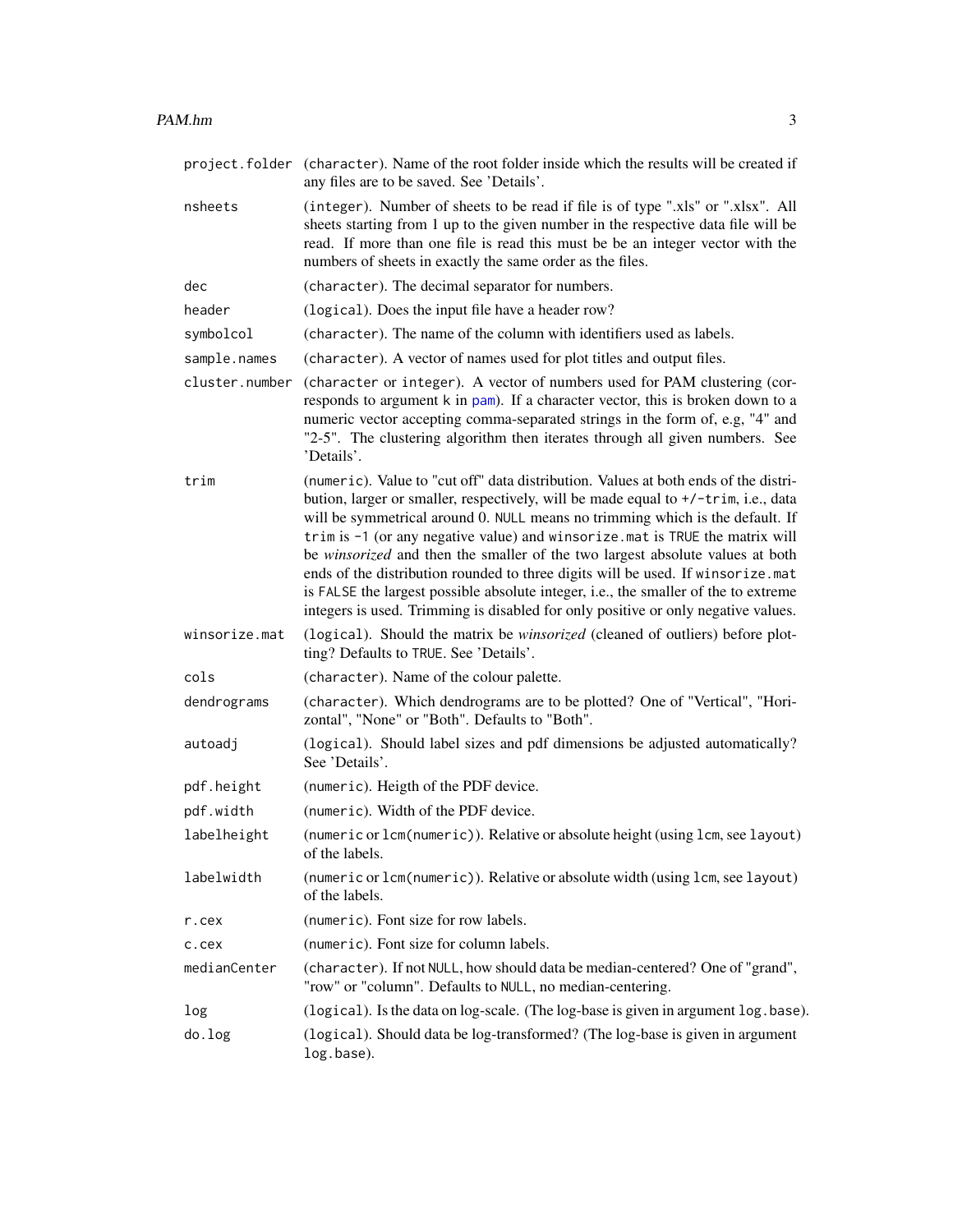| log.base     | (numeric). The log-base used for log and do. log.                                                                                                                                                                                                                                                                                 |
|--------------|-----------------------------------------------------------------------------------------------------------------------------------------------------------------------------------------------------------------------------------------------------------------------------------------------------------------------------------|
| metric       | (character). The metric metric to be used for calculating dissimilarities be-<br>tween observations. The currently available options are "euclidean" and "man-<br>hattan". Euclidean distances are root sum-of-squares of differences, and man-<br>hattan distances are the sum of absolute differences. Defaults to "manhattan". |
| na.strings   | (character). Character vector of strings to interpret as missing values when<br>reading data files with read. table or readxlread_excel. By default, readxl<br>treats blank cells as missing data.                                                                                                                                |
| makeFolder   | (logical). Should the results folder be created?                                                                                                                                                                                                                                                                                  |
| do.pdf       | (logical). Should images be saved to PDFs?                                                                                                                                                                                                                                                                                        |
| do.png       | (logical). Should images be saved to PNGs?                                                                                                                                                                                                                                                                                        |
| save.objects | (logical). Should R objects be save to disk?                                                                                                                                                                                                                                                                                      |

#### Details

Argument x can be a data.frame or numeric matrix to be used directly for plotting the heatmap. If it is a data.frame argument symbolcol sets the respective columns for symbols to be used as labels and the column where the numeric data starts.

Matrices will be coerced to data frames.

The read function accepts txt, tsv, csv and xls files.

If PDF, PNG or R object files are to be saved, i.e., if the corresponding arguments are TRUE, a results folder will be created using time and date to create a unique name. The folder will be created in the directory set by argument project.folder. The reasoning behind that behaviour is that during development the heatmap was used as data analysis tool testing various cluster.number values with numerous files and comparing the results.

The cluster.number argument defines the numbers of clusters when doing PAM. After processing it is passed one-by-one to argument k in [pam](#page-0-0). The numbers can be defined in the form  $c("2", "4-7", "9"),$ for example, depending on the experimental setup. An integer vector is coerced to character.

If autoadj is TRUE character expansion (cex) for rows annd columns, pdf width and height and label width and height are adjusted automatically based on the dimensions of the data matrix and length (number of characters) of the labels.

The default behavior regarding outliers is to *winsorize* the matrix before plotting, i.e., shrink outliers to the unscattered part of the data by replacing extreme values at both ends of the distribution with less extreme values. This is done for the same reason as trimming but the data will not be symmetrical around 0.

#### Value

A list: Invisibly returns the results object from the PAM clustering.

#### References

Kaufman, L., & Rousseeuw, P. J. (Eds.). (1990). *Finding Groups in Data: An Introduction to Cluster Analysis.* John Wiley & Sons, Inc. doi: [10.1002/9780470316801](https://doi.org/10.1002/9780470316801)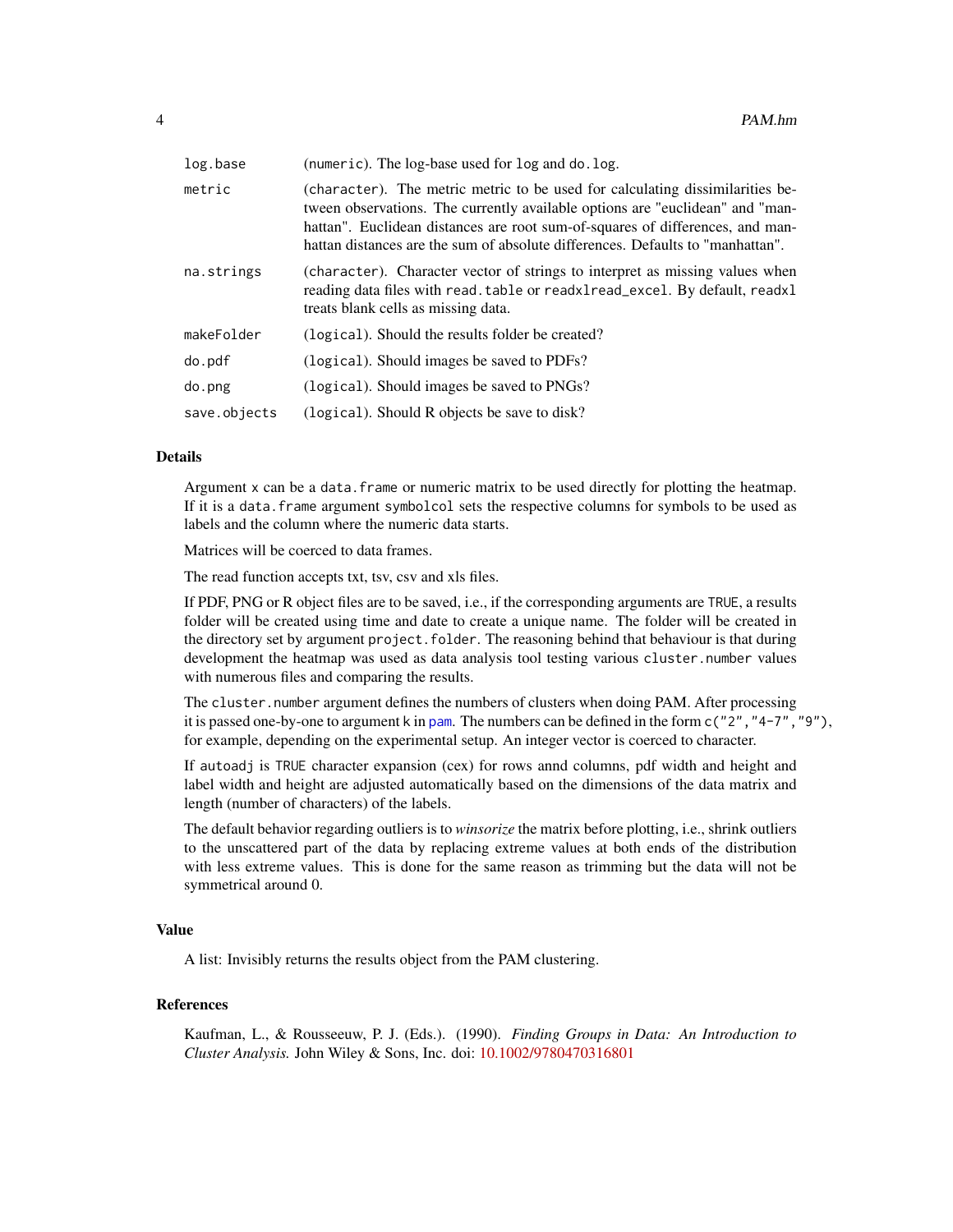#### <span id="page-4-0"></span>PAMhm 5

#### See Also

```
read.delim
read_excel
pam
```
#### Examples

```
# Generate a random 10x10 matrix and plot it using default values
set.seed(1234) \qquad # for reproducibility
mat \le matrix(rnorm(120), nrow = 20) # standard normal
PAM.hm(mat, cluster.number = 3)
## Plot with more than one cluster number
PAM.hm(mat, cluster.number = 2:4) # integer vector
PAM.hm(mat, cluster.number = c("2", "4-5") # character vector
# Using the 'trim' argument
## Introduce outlier to the matrix and plot w/o trimming or winsorization
mat[1] < -mat[1] * 10PAM.hm(mat, cluster.number = 3, trim = NULL, winsorize = FALSE)
## calculate a trim value by getting the largest possible absolute integer and
## plot again
tr <- min(abs(ceiling(c(min(mat, na.rm = TRUE), max(mat, na.rm = TRUE)))),
   na.rm = TRUE)
PAM.hm(mat, cluster.number = 3, trim = tr, winsorize = FALSE)
## Note that the outlier is still visible but since it is less extreme
## it does not distort the colour scheme.
# An example reading data from an Excel file
# The function readxl::read_excel is used internally to read Excel files.
# The example uses their example data.
readxl_datasets <- readxl::readxl_example("datasets.xlsx")
PAM.hm(readxl_datasets, cluster.number = 4, symbolcol = 5)
```
PAMhm *Generate Heatmaps Based on Partioning Around Medoids (PAM)*

#### **Description**

Data are partitioned (clustered) into k clusters "around medoids", which is a more robust version of K-means implemented in the function pam() in the 'cluster' package. The PAM algorithm is described in Kaufman and Rousseeuw (1990) <doi:10.1002/9780470316801>. Please refer to the pam() function documentation for more references. Clustered data is plotted as a split heatmap allowing visualisation of representative "group-clusters" (medoids) in the data as separated fractions of the graph while those "sub-clusters" are visualised as a traditional heatmap based on hierarchical clustering.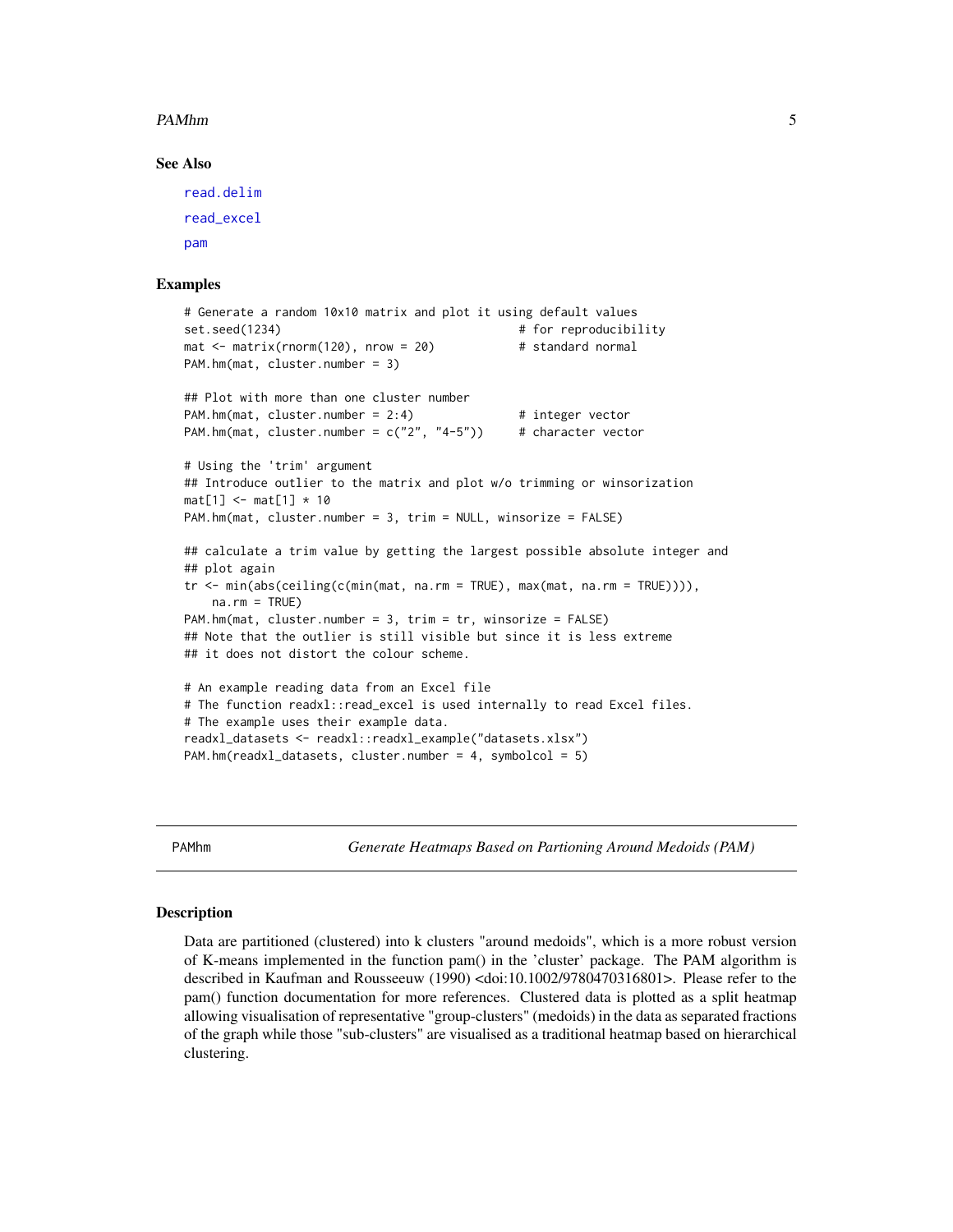### Details

| Package:         | PAMhm      |
|------------------|------------|
| Type:            | Package    |
| Initial version: | $0.1 - 0$  |
| Created:         | 2011-01-07 |
| License:         | $GPL-3$    |
| LazyLoad:        | yes        |
|                  |            |

#### Author(s)

Vidal Fey <vidal.fey@gmail.com>, Henri Sara <henri.sara@gmail.com> Maintainer: Vidal Fey <vidal.fey@gmail.com>